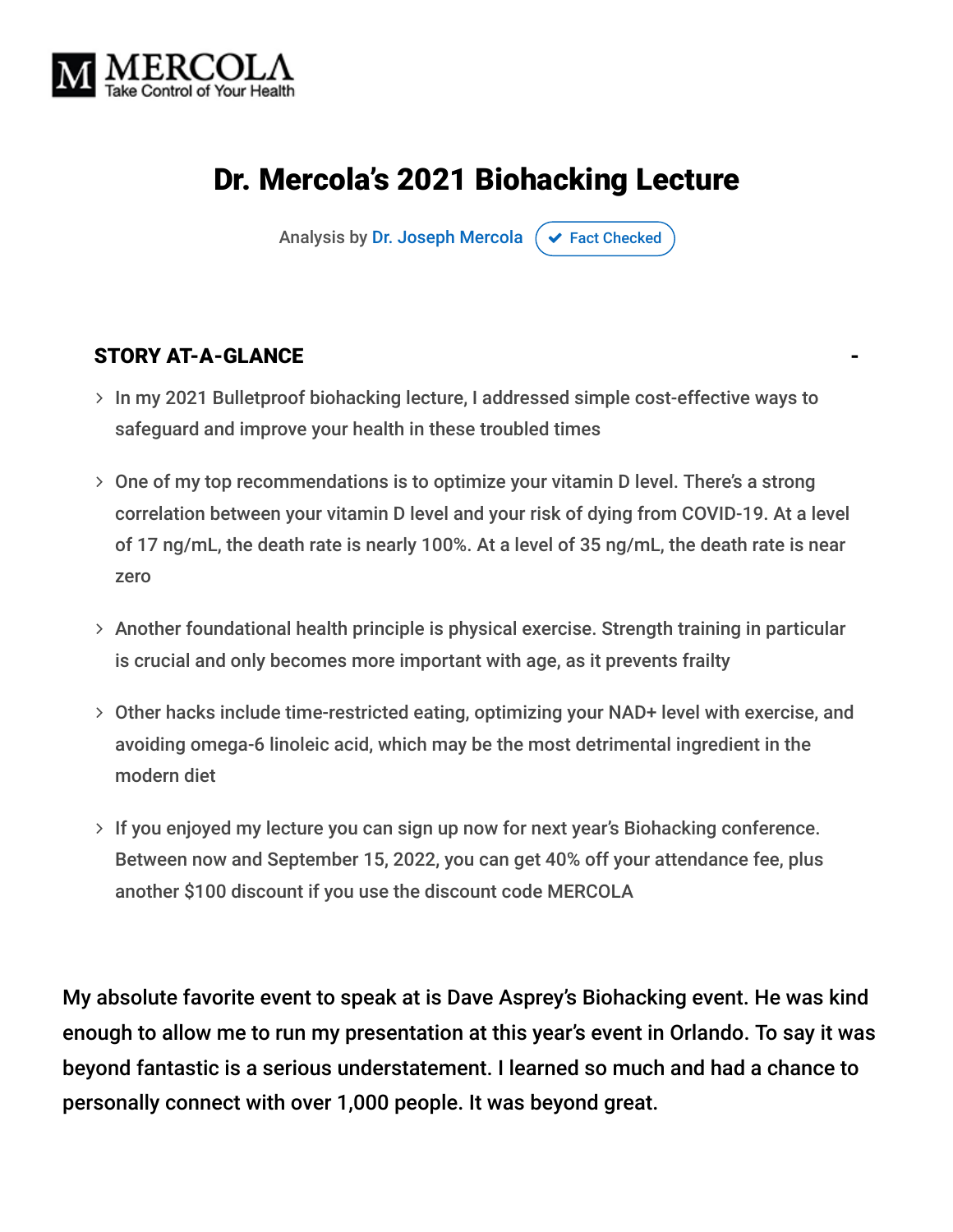In my video above, I review how COVID gene therapy injections will almost assuredly be granted emergency use authorization for children and babies before this year is over, despite having been linked to serious blood disorders and heart inflammation. Third booster shots have already been rolled out in the U.S. for those older than 65 and anyone at high risk for exposure due to their profession.

We're also facing vaccine mandates around the country, and vaccine passports are being implemented in certain areas. I predict it won't be long before a social credit system is rolled out as well, which will be tied together with the vaccine passports and a digital economy.

While times are dire, I firmly believe that, in the end, we will win and sanity will be restored. Unfortunately, things may get a whole lot worse before they get better. With that in mind, what can you do? How can you prepare? How do we keep fighting the good fight for freedom?

## Take Control of Your Health

"Take control of your health" has been my catchphrase since I started this website, and right now, that is perhaps the best advice anyone can follow. You need to stay healthy and out of the hospitals.

One of my top recommendations for safeguarding your health at this time is to optimize your vitamin D level. In my lecture, I show a graph that clearly illustrates the correlation between higher vitamin D levels and your risk of dying from COVID-19. At a level of 17 ng/mL, the death rate is nearly 100%. At a level of 35 ng/mL, which is still below the ideal minimum of 40 ng/mL, the death rate is near zero.

Similarly, your vitamin D level is also strongly correlated with COVID-19 severity. In one study, cited in the lecture, 96% of critical and severe cases had low vitamin D levels (below 29 ng/mL) and 93% of moderate cases were deficient. Meanwhile, 98% of those with mild cases had a vitamin D level of 30 ng/mL or higher.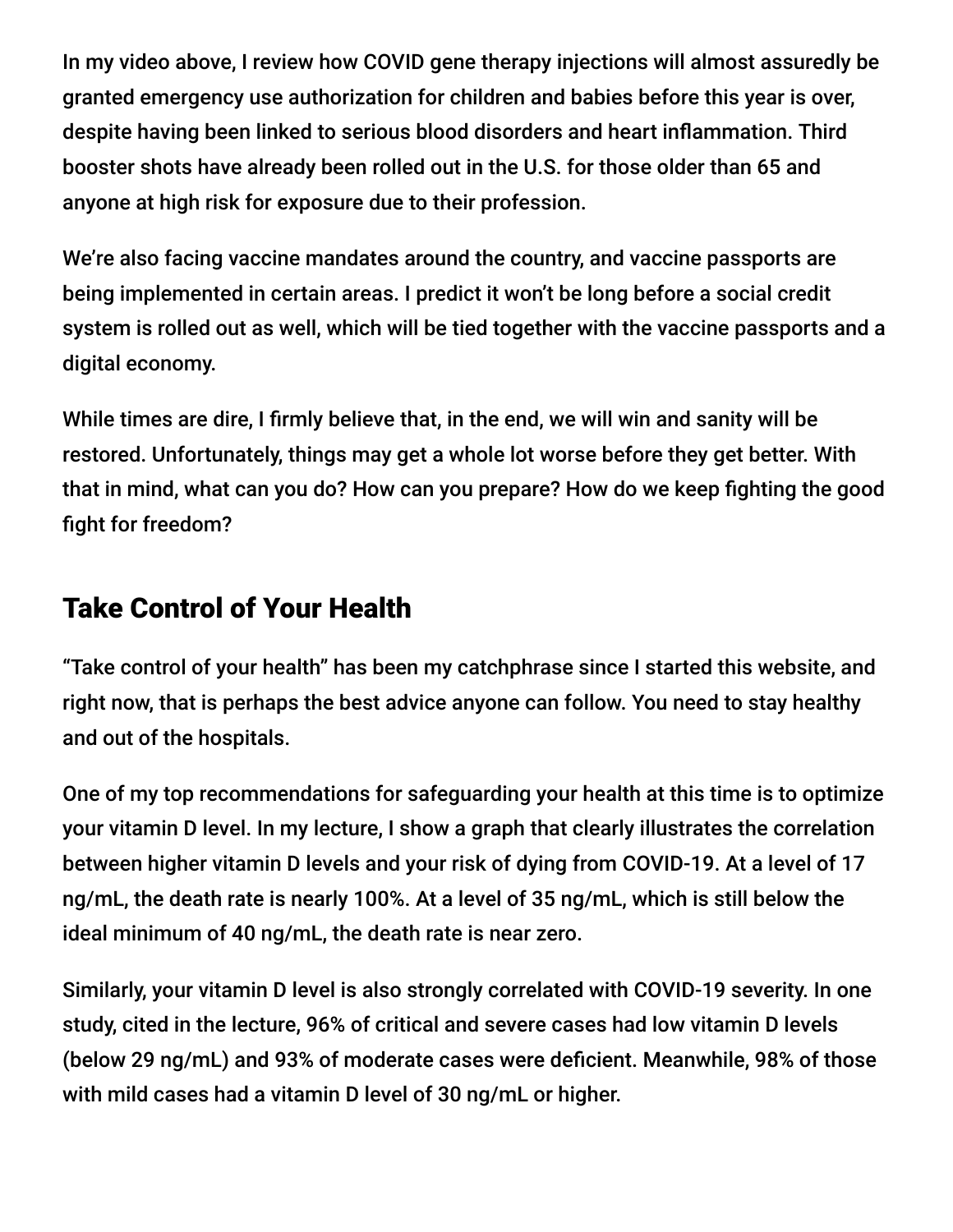The evidence for vitamin D in COVID-19 is so compelling, I wrote a paper<sup>1</sup> on it together with William Grant, Ph.D., and Dr. Carol Wagner, which was published in the peer-review [journal Nutrients at the end of October 2020. The paper is titled "](https://pubmed.ncbi.nlm.nih.gov/33142828/)**Evidence Regarding Vitamin D and Risk of COVID-19 and Its Severity**."

# Vitamin D and Your Risk for COVID

As noted in our paper, dark skin color, increased age, preexisting chronic conditions and vitamin D deficiency are all features of severe COVID disease, and of these, vitamin D deficiency is the only factor that is readily and easily modifiable.

You may be able to reverse chronic disease, but that typically takes time. Optimizing your vitamin D, on the other hand, can be achieved in just a few weeks, thereby significantly lowering your risk of severe COVID-19.

In our paper, we review several of the mechanisms by which vitamin D can reduce your risk of COVID-19 and other respiratory infections, including but not limited to the following: 2

- Reducing the survival and replication of viruses<sup>3</sup>
- Reducing inflammatory cytokine production
- Maintaining endothelial integrity Endothelial dysfunction contributes to vascular inflammation and impaired blood clotting, two hallmarks of severe COVID-19
- Increasing angiotensin-converting enzyme 2 (ACE2) concentrations, which prevents the virus from entering cells via the ACE2 receptor  $-$  ACE2 is downregulated by SARS-CoV-2 infection, and by increasing ACE2, you also avoid excessive accumulation of angiotensin II, a peptide hormone known to increase the severity of COVID-19

Vitamin D is also an important component of COVID-19 prevention and treatment for the fact that it: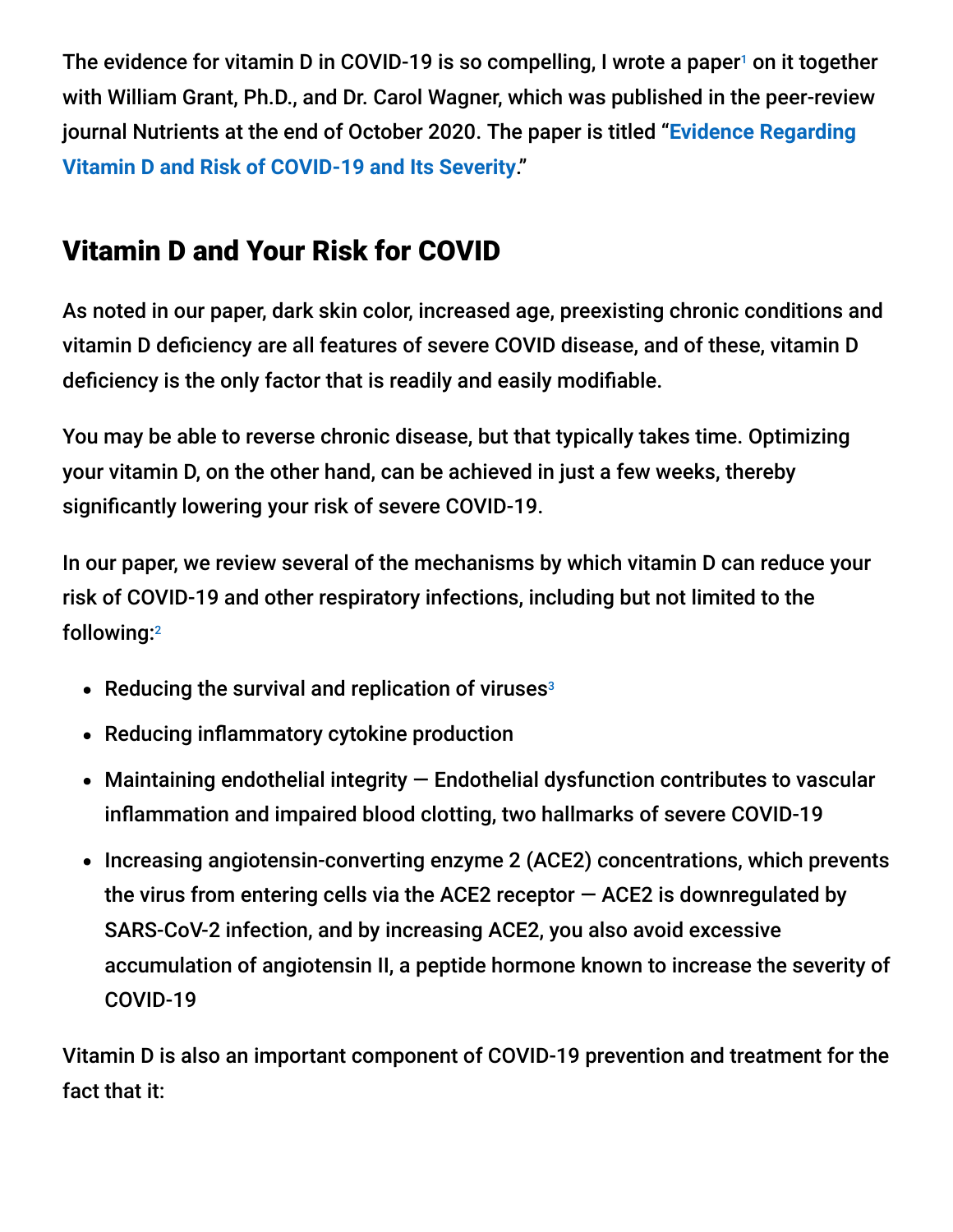- Boosts your overall immune function by modulating your innate and adaptive immune responses
- Reduces respiratory distress 4
- Improves overall lung function
- Helps produce surfactants in your lungs that aid in fluid clearance 5
- Lowers your risk of comorbidities associated with poor COVID-19 prognosis, including obesity, $^{\rm 6}$  Type 2 diabetes, $^{\rm 7}$  high blood pressure $^{\rm 8}$  and heart disease $^{\rm 9}$

## Other Health Benefits of Vitamin D

Aside from its benefits against infections, vitamin D also has many other health benefits through both direct and indirect activities. Among its direct actions are:

- Reducing DNA damage
- Improving central nervous system functions
- Improving cognition and depression
- Reducing risk of cardiovascular disorders, including heart attacks and strokes

Indirectly, vitamin D also:

- Improves your mitochondrial function
- Reduces obesity, metabolic syndrome and diabetes
- Improves autoimmunity

Through these direct and indirect actions, plus its ability to control oxidative stress, vitamin D helps to both facilitate healthy aging and prevent pulmonary diseases, falls, cancer and sarcopenia (age-related muscle loss).

## How to Optimize Your Vitamin D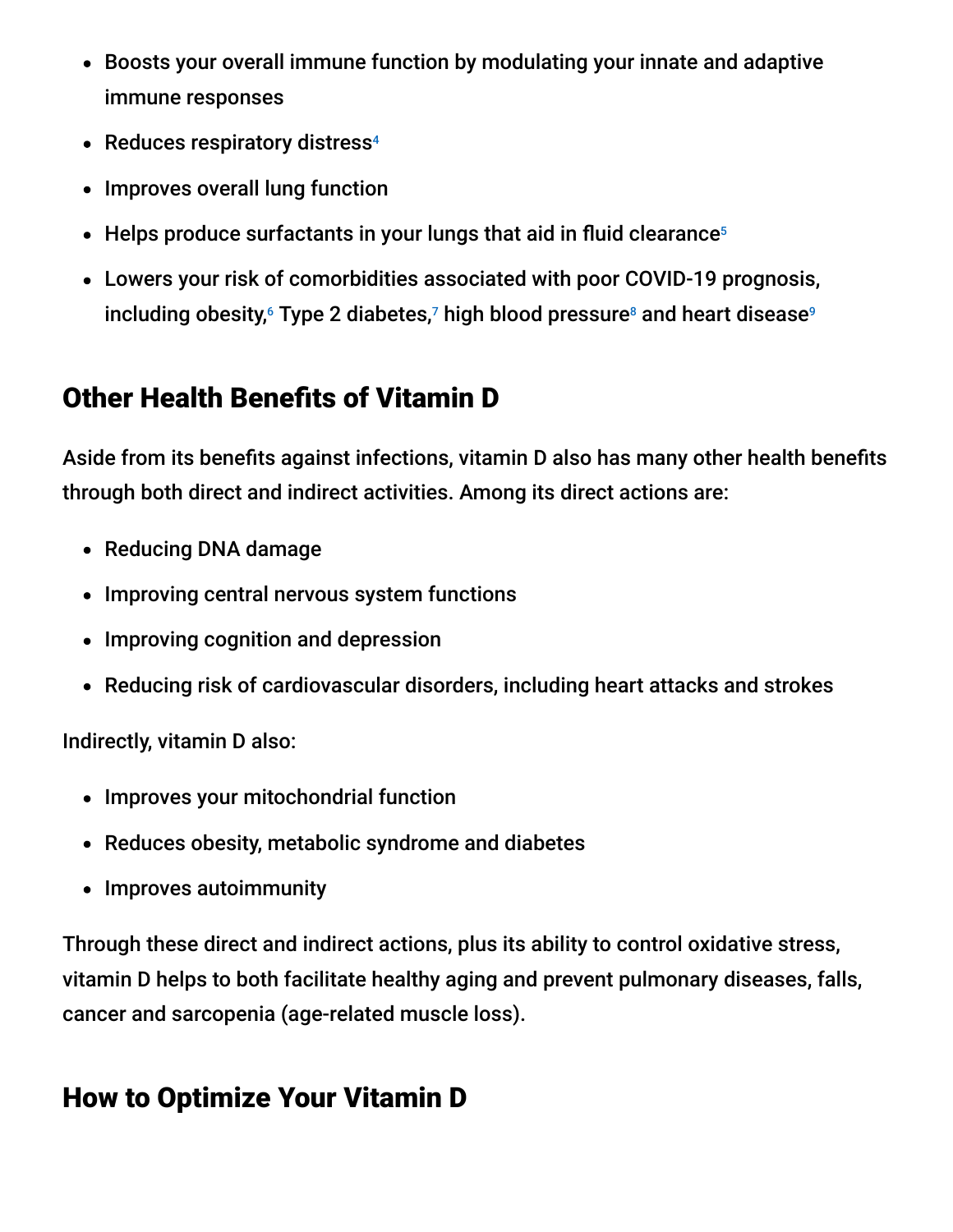While most people would probably benefit from a vitamin D3 supplement, it's important to get your vitamin D level tested before you start supplementing. The reason for this is because you cannot rely on blanket dosing recommendations. The crucial factor here is your blood level, not the dose, as the dose you need is dependent on several individual factors, including your baseline blood level.

Data from GrassrootsHealth's D\*Action studies suggest the optimal level for health and disease prevention is between 60 ng/mL and 80 ng/mL, while the cutoff for sufficiency appears to be around 40 ng/mL. In Europe, the measurements you're looking for are 150 to 200 nmol/L and 100 nmol/L respectively.

I've published a comprehensive **[vitamin D report](https://www.stopcovidcold.com/covid-research.html)** in which I detail vitamin D's mechanisms of action and how to ensure optimal levels. I recommend downloading and sharing that report with everyone you know. A quick summary of the key steps is as follows:

1. First, measure your vitamin D level — One of the easiest and most cost-effective ways of measuring your vitamin D level is to participate in the **[GrassrootsHealth's](https://www.grassrootshealth.net/)** personalized nutrition project, which includes a vitamin D testing kit.

Once you know what your blood level is, you can assess the dose needed to maintain or improve your level. If you cannot get enough vitamin D from the sun (you can use the DMinder app<sup>10</sup> to see how much vitamin D your body can make depending on your location and other individual factors), then you'll need an oral supplement.

2. Assess your individualized vitamin  $D$  dosage  $-$  To do that, you can either use the chart below, or use GrassrootsHealth's **[Vitamin D\\*calculator](https://www.grassrootshealth.net/project/dcalculator/)**. To convert ng/mL into the European measurement (nmol/L), simply multiply the ng/mL measurement by 2.5. To calculate how much vitamin D you may be getting from regular sun exposure in addition to your supplemental intake, use the DMinder app. 11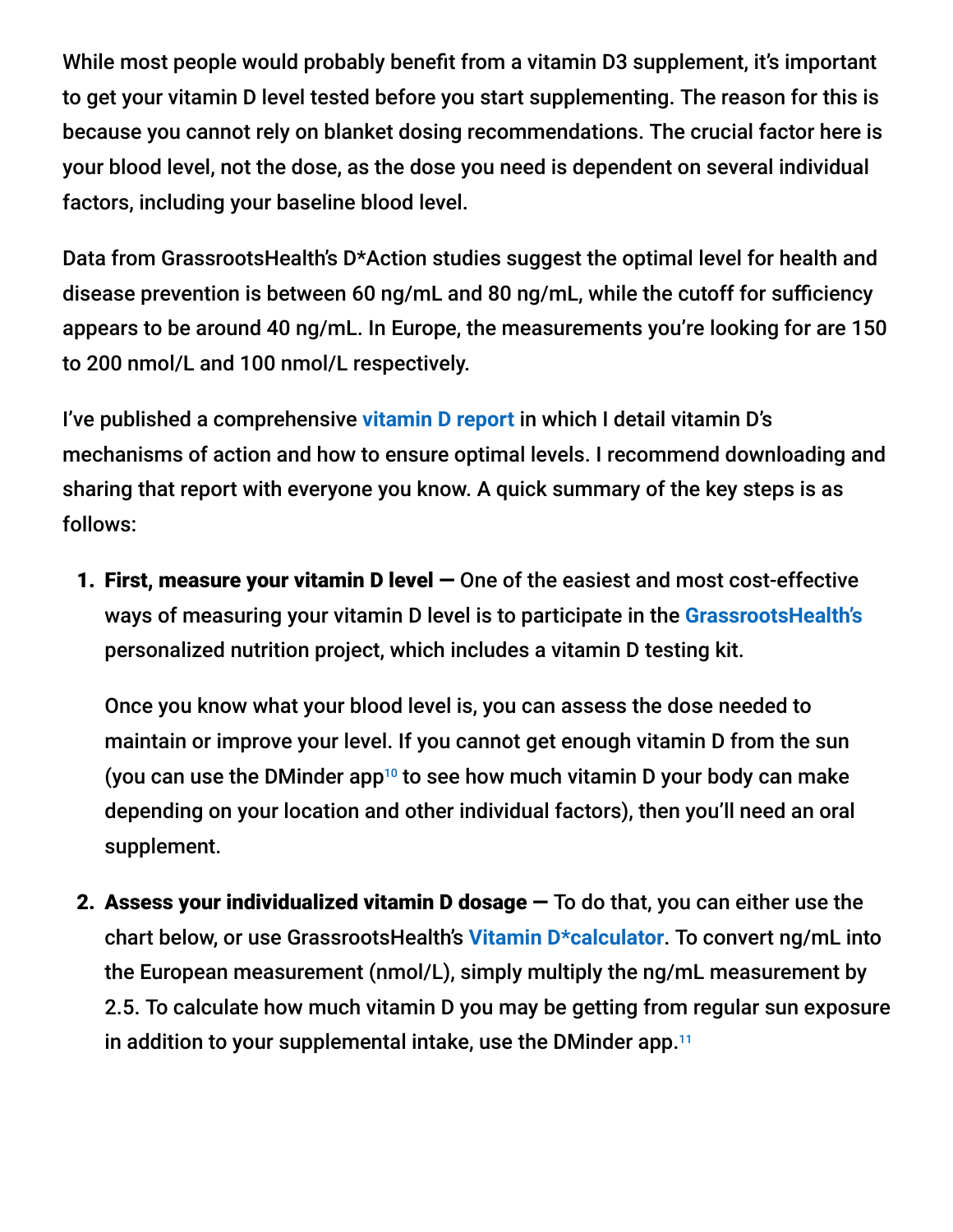

3. Retest in three to six months — Lastly, you'll need to remeasure your vitamin D level in three to six months, to evaluate how your sun exposure and/or supplement dose is working for you.

## Take Your Vitamin D With Magnesium and K2

It's strongly recommended to take magnesium and K2 concomitant with oral vitamin D. Data from nearly 3,000 individuals reveal you need 244% more oral vitamin D if you're not also taking magnesium and vitamin K2. 12

What this means in practical terms is that if you take all three supplements in combination, you need far less oral vitamin D in order to achieve a healthy vitamin D level.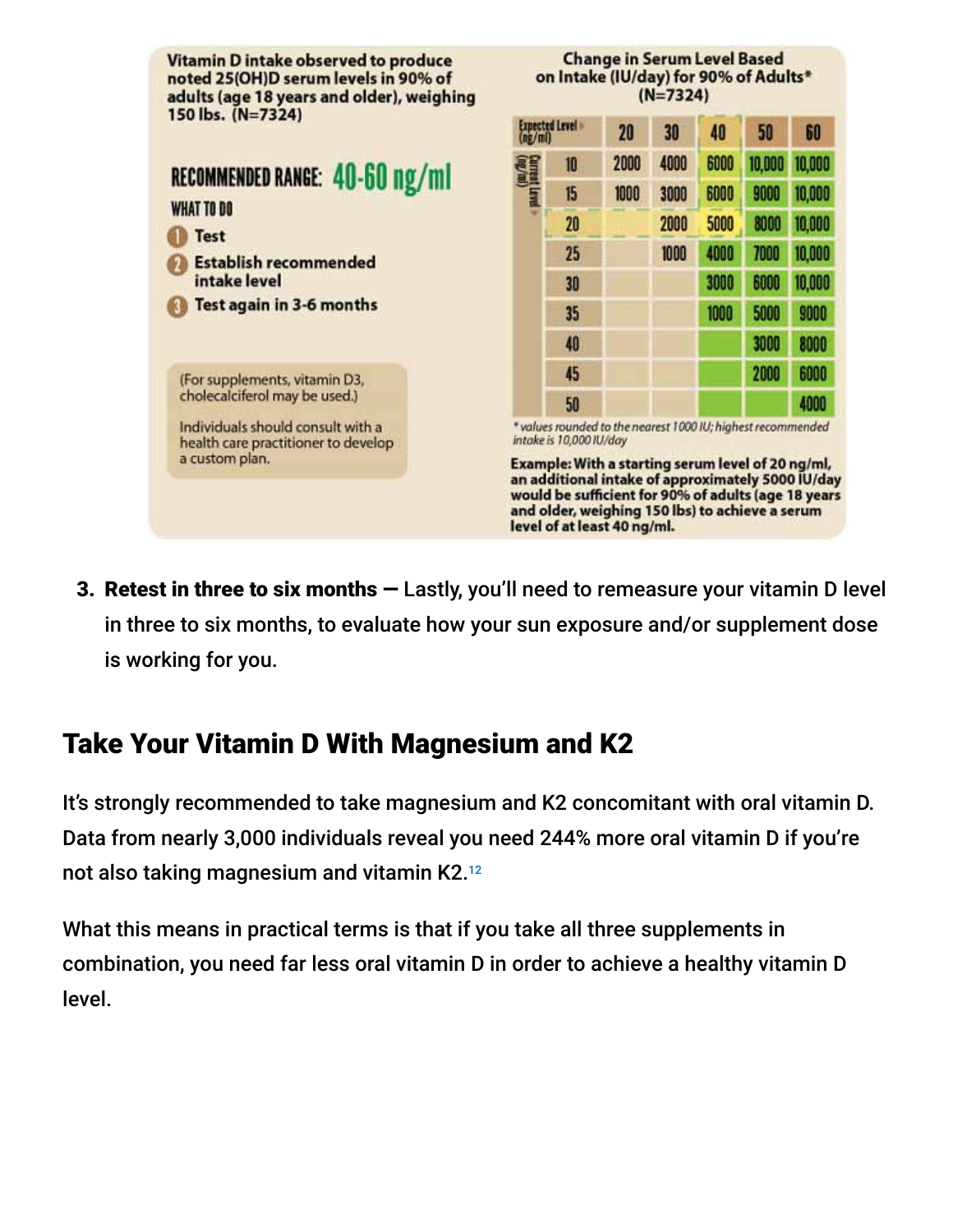

## The Importance of Exercise

Another foundational health principle is physical exercise. I've been exercising for nearly 50 years now, and I recently set a new personal record, at the age of 67. In 2021, I was able to deadlift 400 pounds.

**<sup>66</sup>** Strength training is absolutely crucial for optimal<br>health and only becomes more so as you age. The **health and only becomes more so as you age. The**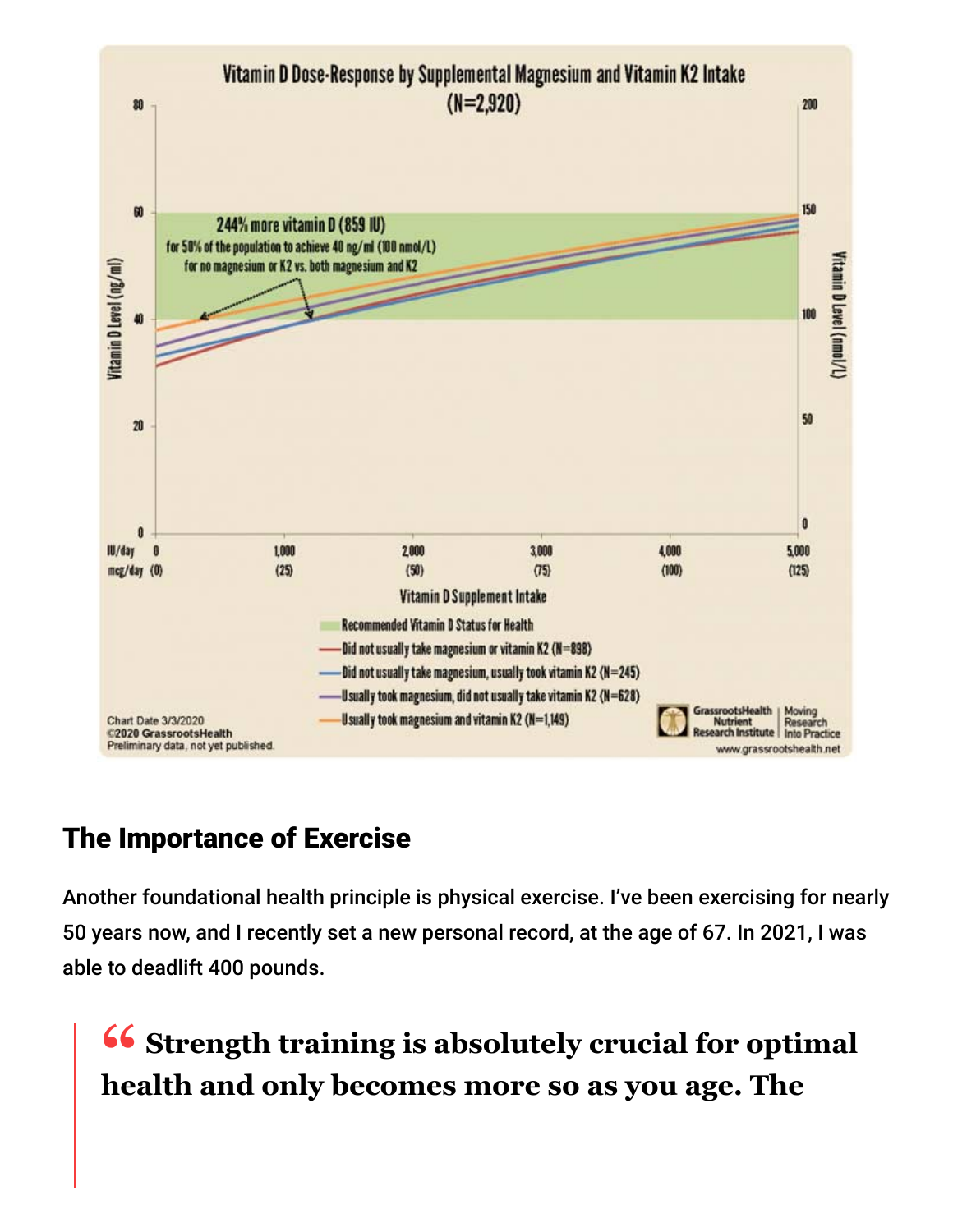# **reason for this is because strength training helps you avoid frailty."**

I'm not saying you need to be able to lift hundreds of pounds, but strength training in general, even if using light weights, is absolutely crucial for optimal health and only becomes more so as you age. The reason for this is because strength training helps you avoid frailty.

Many don't realize that frailty is lethal. Frailty is an umbrella term that encompasses several age-related clinical conditions involving deterioration of strength and malfunctions in the body, which then makes you more vulnerable to disease and hampers recovery from illness. I am very familiar with this as both my parents died from frailty.

According to Chinese research $^{13}$  published in August 2021, 59.9% of seniors aged 65 to 79 in China had signs of pre-frailty, while 95% of centenarians (those older than 100) were frail. As noted by the authors:

*"Both pre-frailty and frailty were associated with the increased risk of multiple adverse outcomes, such as incident limited physical performance, cognitive decline and dependence, respectively.*

*Frail males were more vulnerable to the risk of mortality (hazard ratio [HR] = 2.3 …) compared with frail females (HR = 1.9 …). The strongest association between frailty and mortality was observed among the young-old (HR = 3.6 …).*

*Exhaustion was the most common domain among patients with pre-frailty (74.8%) or frailty (83.2%), followed by shrink (32.3%) in pre-frailty and low mobility (83.0%) in frailty. Inactivity among females aged 65–79 years showed the strongest association with the risk of mortality (HR = 3.50 …)."*

# The Case for Blood Flow Restriction Training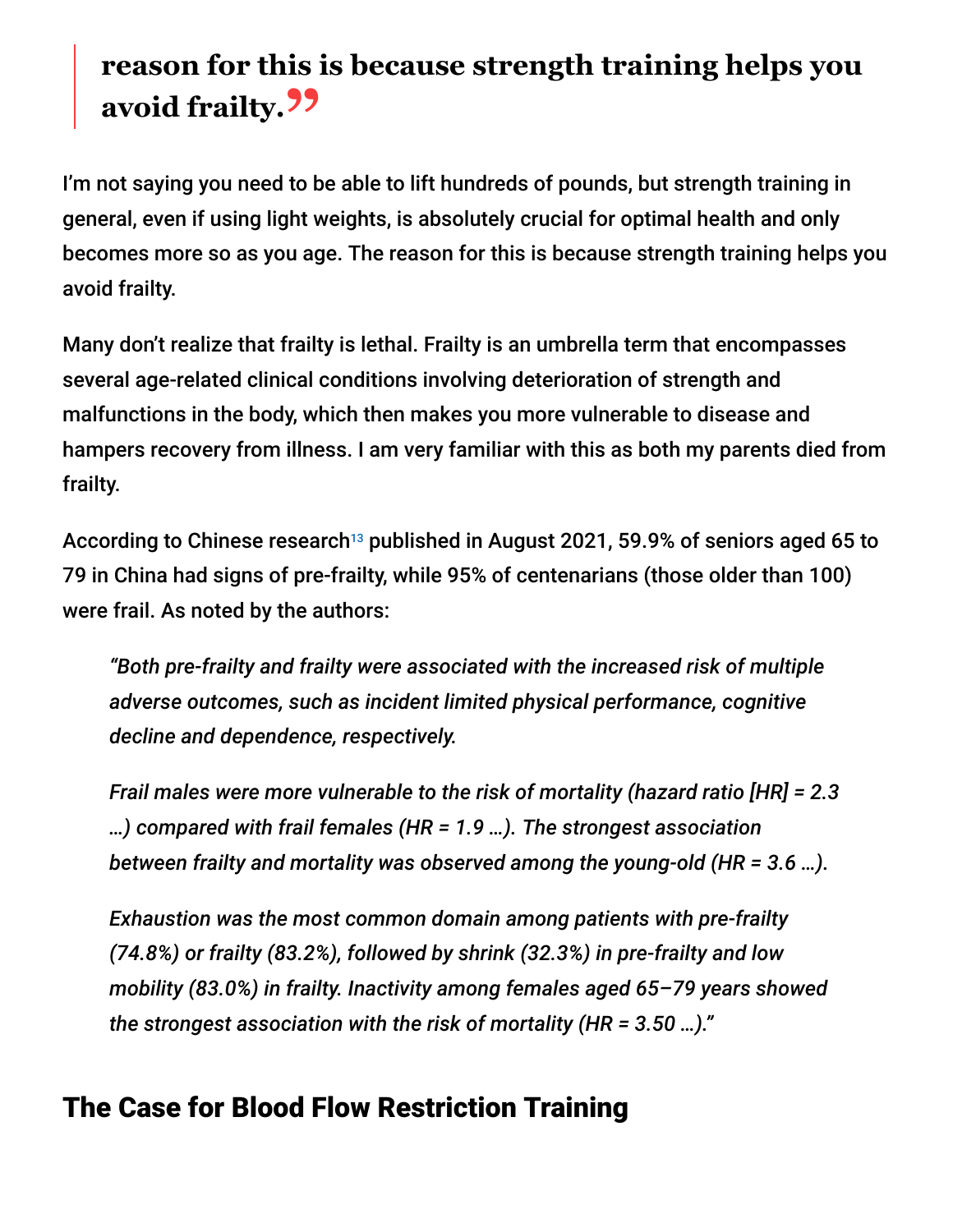The most profound and effective type of strength training I know of is called blood flow restriction (BFR) training. It was invented in 1966 in Japan, and introduced in the U.S. in 2010.

BFR involves exercising your muscles using no or very light weights while partially slowing arterial inflow and modifying venous outflow in either both proximal arms or legs using thin elastic pneumatic (inflatable) KAATSU bands. 14

By modifying the venous blood flow, you create a relatively hypoxic (low oxygen) environment in the exercising muscle, which in turn triggers a number of physiological benefits. One of the reasons I'm so passionate about BFR training is because it has the ability to prevent and widely treat sarcopenia (skeletal muscle loss) like no other type of training.

Importantly, it allows you to use very light weights, which makes it suitable for the elderly and those who are already frail or recovering from an injury. And, since you're using very light weights, you don't damage the muscle and therefore don't need to recover as long.

While most elderly cannot engage in high-intensity exercise or heavy weightlifting, even extraordinarily fit individuals in their 60s, 70s and 80s who can do conventional training will be limited in terms of the benefits they can achieve, thanks to decreased microcirculation. This is because your microcirculation tends to decrease with age.

With age, your capillary growth diminishes, and capillary blood flow is essential to supply blood to your muscle stem cells, specifically the fast twitch Type II muscle fiber stem cells. If they don't have enough blood flow — even though they're getting the signal from the conventional strength training  $-$  they're not going to grow and you're not going to get muscle hypertrophy and strength.

BFR, because of the local hypoxia created, stimulates hypoxia-inducible factor-1 alpha and, secondarily, vascular endothelial growth factor (VEGF), which acts as "fertilizer" for your blood vessels. VEGF allows your stem cells to function the way they were designed to when they were younger.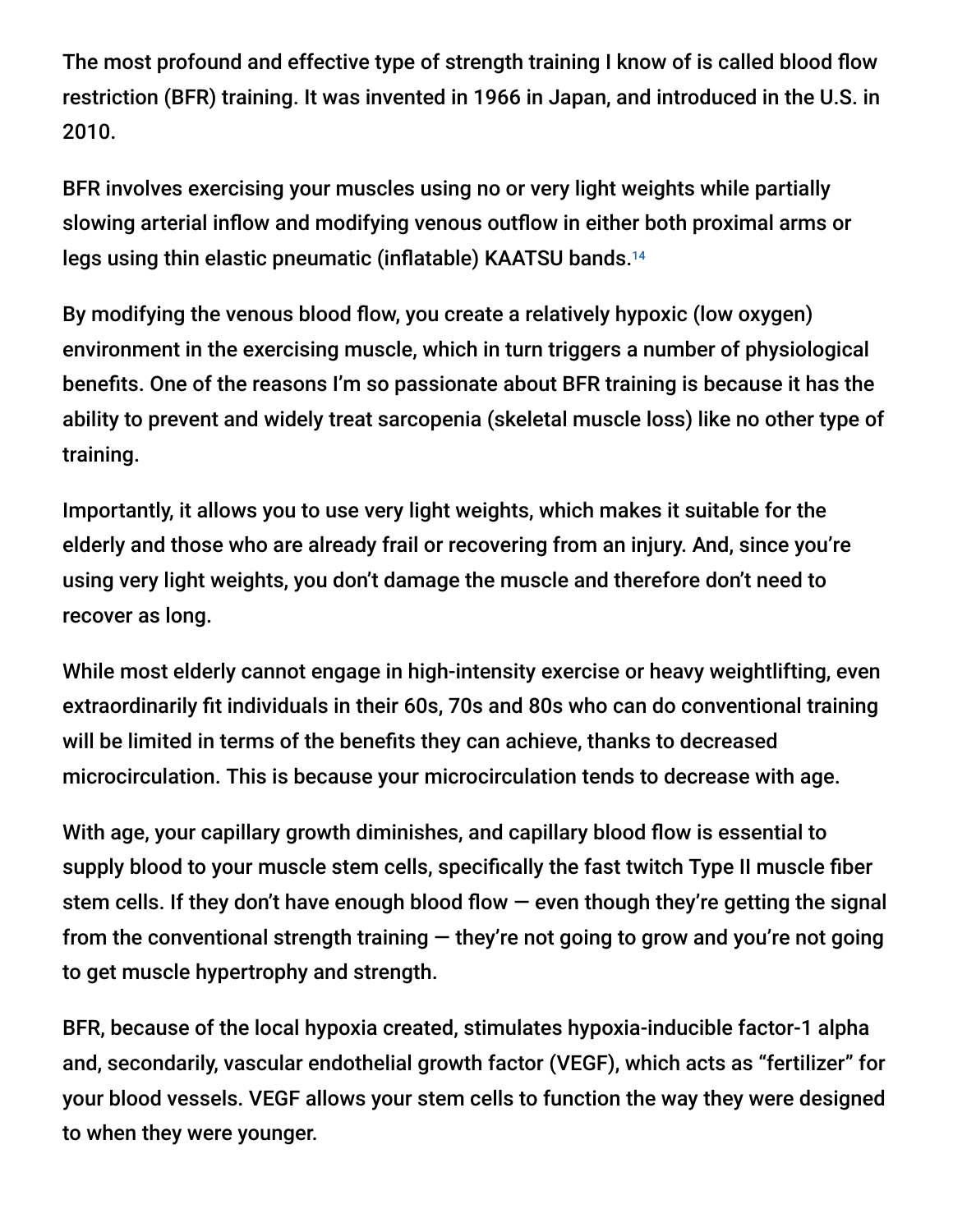The hypoxia also triggers vascular endothelial growth factor, which enhances the capillarization of the muscle and likely the veins in the arteries as well. Building muscle and improving blood vessel function are related, which is why BFR offers such powerful stimulus for reversing sarcopenia.

In short, BFR has a systemic or crossover training effect. While you're only restricting blood flow to your extremities, once you release the bands, the metabolic variables created by the hypoxia flow into your blood — lactate and VEGF being two of them thereby spreading this "metabolic magic" throughout your entire system.

You can learn more about KAATSU by viewing the video below. You can get most of the benefits by purchasing inexpensive bands like this on Amazon. If you are hardcore like me, you can go all out and get the best that many professional athletes use. For a limited time, you can get 10% off the KAATSU band by using this link: **[www.kaatsu.com/go/NVIC](https://www.kaatsu.com/go/NVIC)**

# The Power of Time-Restricted Eating

A third biohack that will put your health on the right track is intermittent fasting or timerestricted eating, where you eat all your meals for the day within a six- to eight-hour window. It's a powerful intervention for reducing insulin resistance, restoring metabolic flexibility and losing excess body fat.

Aside from old age, obesity  $-$  which is often rooted in insulin resistance  $-$  has been identified as one of the primary risk factors for being hospitalized with COVID-19. It doubled the risk of hospitalization in patients under the age of 60 in one study, $^{15}$  even if the individual had no other obesity-related health problems. A French study $^{16,17}$  also found obese patients treated for COVID-19 were more likely to require mechanical ventilation.

One hypothesis for why obesity is worsening COVID-19 has to do with the fact that obesity causes chronic inflammation.<sup>18</sup> Having more proinflammatory cytokines in circulation increases your risk of experiencing a cytokine storm. Remarkably, as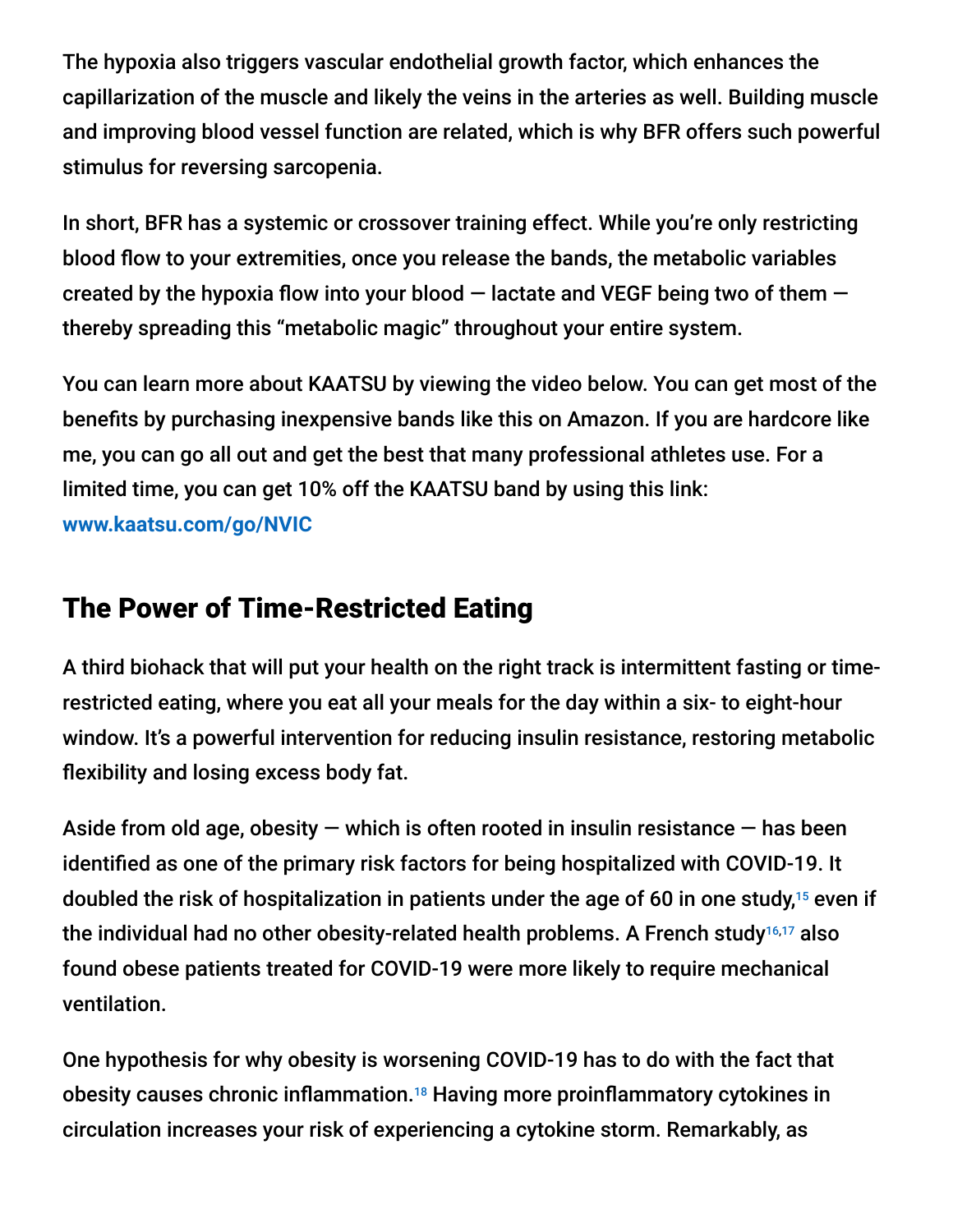illustrated in my lecture, 42.4% of Americans are now obese, not just overweight. Compare that to the obesity rate 115 years ago, which was 1.2%.

# Benefits of NAD+

You'll also want to make sure you're eating at least three hours before bedtime. One of the reasons for this advice is because avoiding late-night eating will increase your nicotinamide adenine dinucleotide (NAD+) levels, which are important for a variety of bodily functions. Sirtuins, so-called longevity hormones, are also dependent on NAD+.

It will also have a negative impact on your nicotinamide adenine dinucleotide phosphate (NADPH) level, which is essentially the true cellular battery of your cell and has the reductive potential to recharge your antioxidants. The largest consumer of NADPH is the creation of fatty acids.

If you're eating close to bedtime, then you're not going to be able to use the NADPH to burn those calories as energy. Instead, they must be stored some way. To store them, you have to create fat, so you're basically radically lowering your NADPH levels when you eat late at night because they are being consumed to store your extra calories by creating fat.

Aside from avoiding late-night eating and snacking, the best way to raise your NAD+ level is — intense resistance exercise! Exercise such as BFR training raises the rate limiting enzyme for remaking NAD+, NAMPT. Merely by exercising very intensely, you can raise your NAD+ level by 20 to 30 times more than using precursors.

The problem, though, is that most are unwilling to train this hard. I have found that BFR training is highly effective for increasing NAD+ levels, which is why I rarely use precursor supplementation.

# Avoid This Dangerous Fat

Another super-simple biohack that can add years to your life is to avoid one of the most dangerous foods in the modern diet, namely the omega-6 fat linoleic acid (LA). Dietary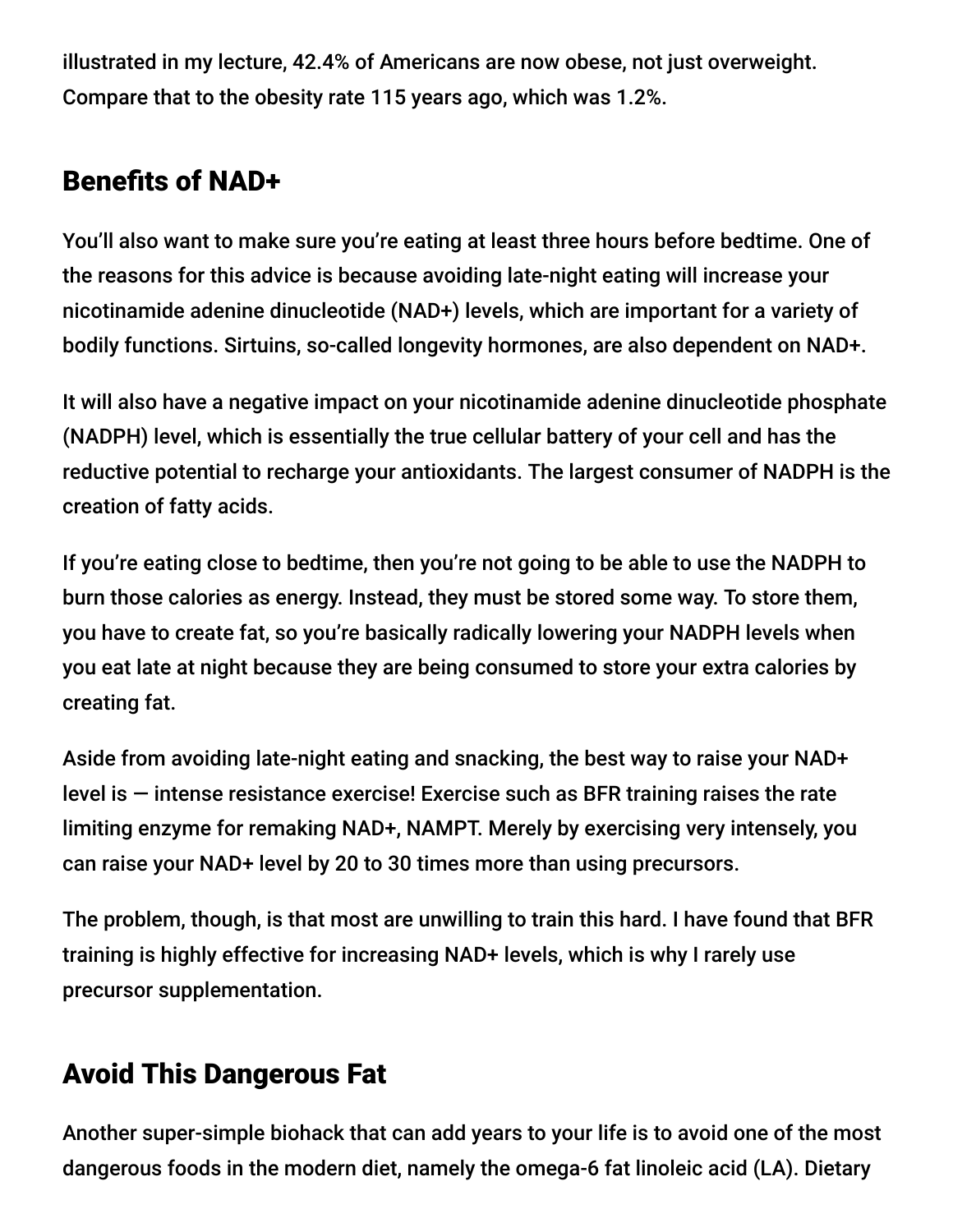fats are a crucial component of a healthy diet, but the devil's in the details and the type of fats you choose can make a world of difference.

LA makes up the bulk  $-$  about 80%  $-$  of the omega-6 consumed and is the primary contributor to nearly all chronic diseases. Nothing will destroy your health faster than excess LA, which acts as a metabolic poison. To avoid this dangerous fat, you'll want to cut down, avoid or eliminate:

- Conventionally raised chicken and pork
- Processed seed oils such as corn oil, soybean oil, sunflower and canola oil, as well as most olive oils and avocado oils
- All processed foods, including virtually all restaurant sauces
- Virtually all seeds and nuts
- Virtually all pastries unless butter is substituted for vegetable oil

Seed oils, all of which contain double-digit percentages of LA, $19$  have been linked to heart disease, gastrointestinal diseases such as irritable bowel disorder, inflammatory conditions such as arthritis, certain cancers $^{20}$  and even COVID-19.

A compelling report<sup>21</sup> in the journal Gastroenterology showed a person's unsaturated fat intake is associated with increased mortality from COVID-19, primarily by promoting life-threatening organ failure. On the bright side, they suggested early treatment with inexpensive calcium and egg albumin might reduce rates of organ failure and ICU admissions.

Since diet-related comorbidities are responsible for 94% of all COVID-19-related deaths, $^{22}$  taking control of your diet is a simple, commonsense strategy to lower the risks associated with this infection. To determine how much LA you're getting from your diet, use a nutritional calculator such as **[Cronometer](https://cronometer.com/mercola/)**.

With everything going on in the world and with all the threats now facing us, there's never been a better time to grab the proverbial bull by the horns and start to safeguard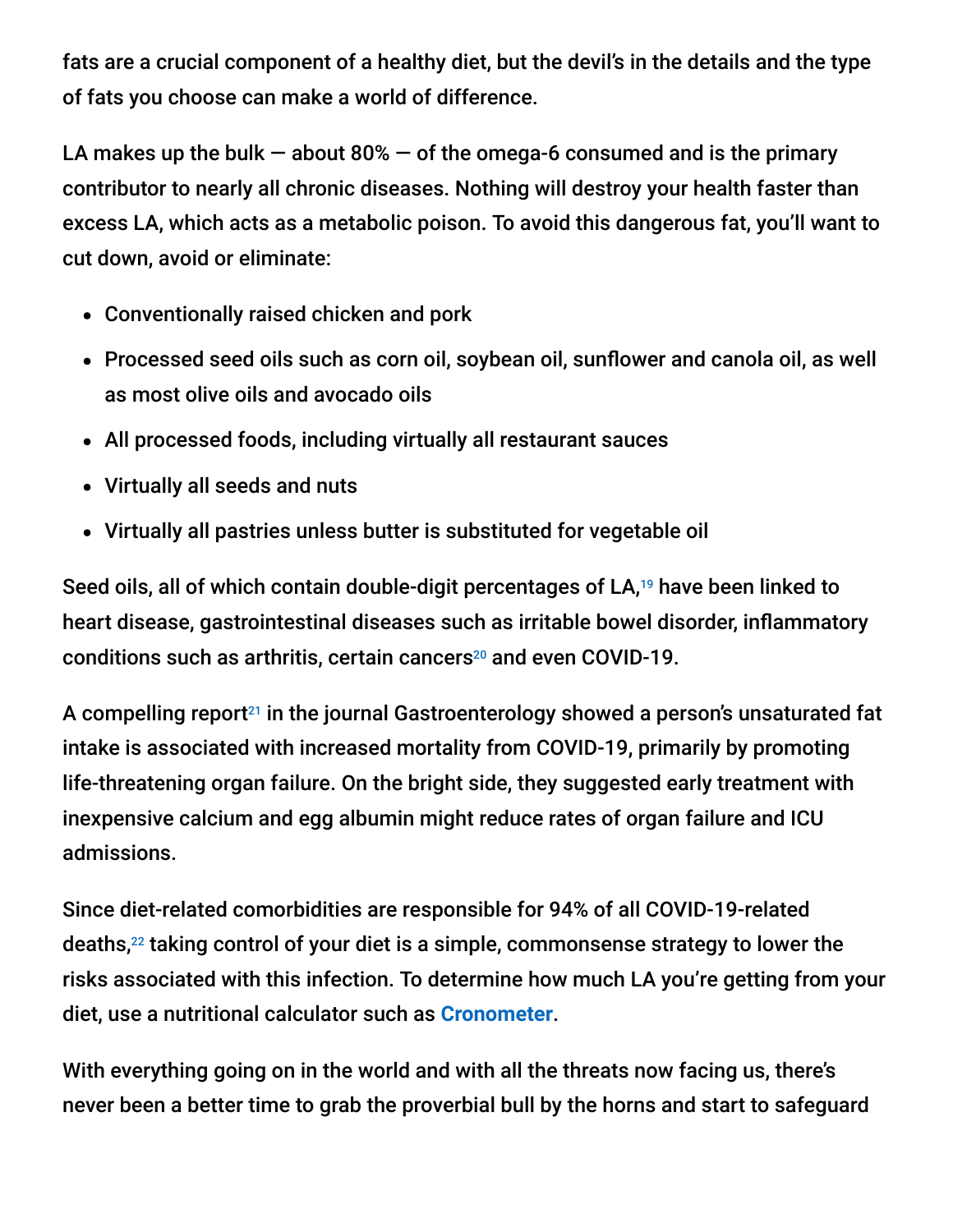and build your health. The biohacks I review in my lecture are deceptively simple ways to do that without spending a fortune.

## Sign up NOW for Next Year's Event at a GREAT Discount

September 15 through 17, 2022  $-$  just short of one year from now  $-$  the eighth annual BioHacking Conference will take place in Beverly Hills, California. Secure your spot at the 2022 conference by registering online right now.

Between now and September 15, 2022, you can get 40% off your attendance fee, plus another \$100 discount if you use the discount code MERCOLA.

Normally, these links provide affiliate commissions, but I assure you that I do not earn a penny from your registration. I asked Dave to give my commissions to YOU so you would be more likely to attend, as I believe it is one of the best health events out there for serous health students. Planned speakers at the 2022 conference include yours truly, Dave Asprey, Dr. Caroline Leaf, Dr. Stephen Sinatra and Charlie Engle.

#### **Sources and References**

- <sup>1</sup> [Nutrients October 31, 2020; 12\(11\): 3361](https://www.ncbi.nlm.nih.gov/pmc/articles/PMC7692080/)
- <sup>2</sup> [Nutrients October 31, 2020;12, 3361; doi:10.3390/nu12113361](https://www.mdpi.com/2072-6643/12/11/3361/pdf)
- <sup>3</sup> [Nutrients, 2020;12:988](https://www.grassrootshealth.net/wp-content/uploads/2020/04/Grant-GRH-Covid-paper-2020.pdf)
- <sup>4</sup> [Advances in Pharmacological Sciences 2018; 2018: 8494816](https://www.ncbi.nlm.nih.gov/pmc/articles/PMC6186338/)
- <sup>5</sup> [ATS Journals October 5, 2010; 183\(10\)](https://www.atsjournals.org/doi/full/10.1164/rccm.201010-1596OC)
- <sup>6</sup> [Medicina 2019 Sep; 55\(9\): 541](https://www.ncbi.nlm.nih.gov/pmc/articles/PMC6780345/)
- <sup>7</sup> [Diabetes.co.uk January 15, 2019](https://www.diabetes.co.uk/food/vitamin-d.html)
- <sup>8</sup> [The Lancet Diabetes & Endocrinology September 1, 2014; 2\(9\): 682-684](https://www.thelancet.com/journals/landia/article/PIIS2213-8587(14)70119-6/fulltext)
- <sup>9</sup> Current Treatment Options in Cardiovascular Medicine 2012 Aug; 14(4): 414-424
- 10, 11 [DMinder app](http://dminder.ontometrics.com/)
- <sup>12</sup> [GrassrootsHealth Magnesium and Vitamin K2 Combined Important for Vitamin D Levels](https://www.grassrootshealth.net/blog/supplemental-magnesium-vitamin-k2-combined-important-vitamin-d-levels/)
- <sup>13</sup> [Frontiers of Medicine August 2, 2021 DOI: 10.3389/fmed.2021.719806](https://www.frontiersin.org/articles/10.3389/fmed.2021.719806/full)
- <sup>14</sup> [Frontiers in Physiology 2019; 10: 533](https://www.ncbi.nlm.nih.gov/pmc/articles/PMC6530612/)
- <sup>15</sup> [Clinical Infectious Diseases April 9, 2020; ciaa415](https://academic.oup.com/cid/advance-article/doi/10.1093/cid/ciaa415/5818333)
- <sup>16</sup> [Brief Cutting Edge Reports DOI: 10.1002/oby.22831, Obesity Is an Independent Risk Factor For Severe](https://onlinelibrary.wiley.com/doi/epdf/10.1002/oby.22831) Covid-19 (PDF)
- 17, 18 [New York Times April 16, 2020 \(Archived\)](http://archive.is/rUYmq)